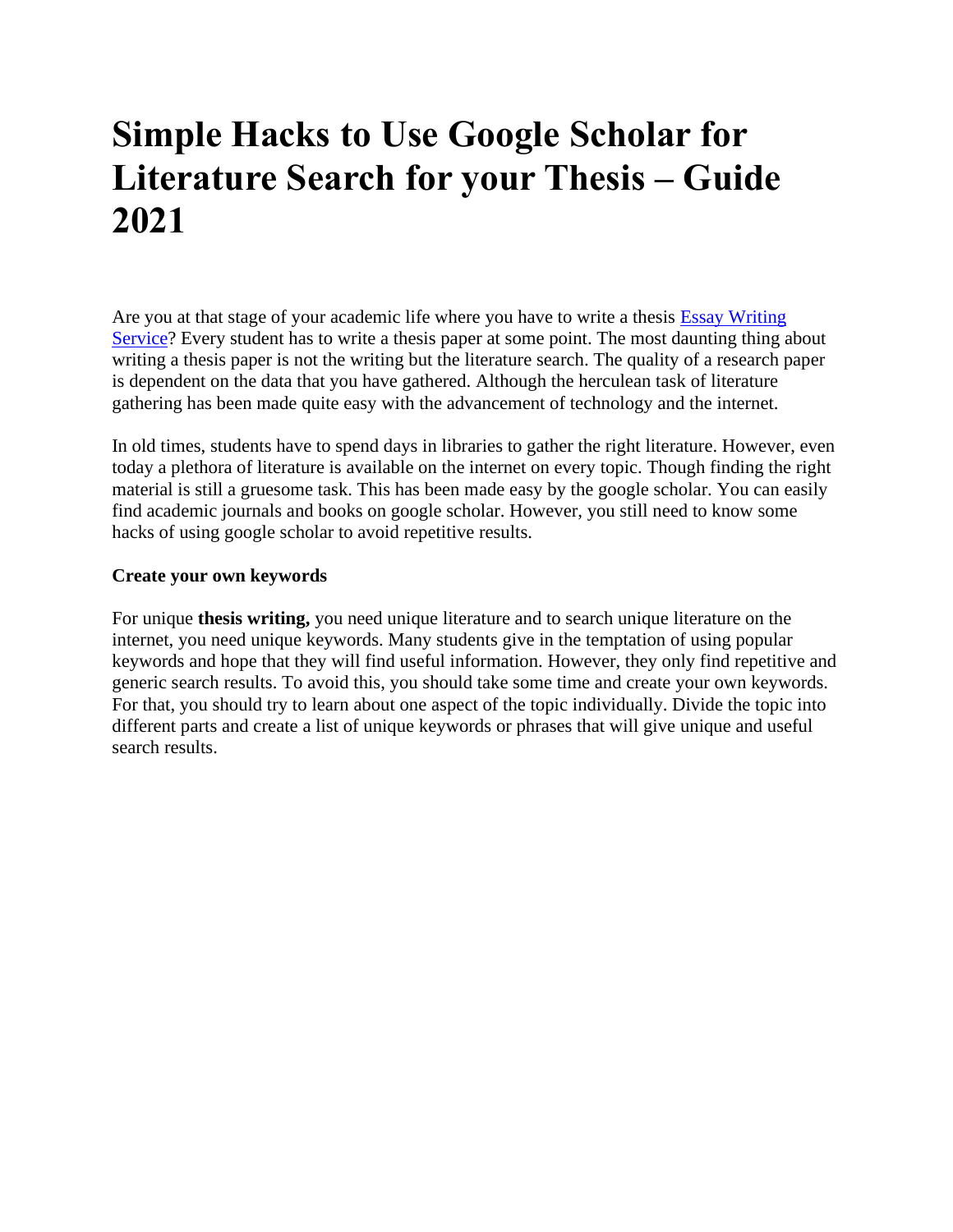

**Note:** If you are not familiar with a topic, you should first familiarize yourself with it by looking it up on the encyclopedia or other web [Essay Writer.](https://www.myperfectwords.com/)

### **Search in an incognito window**

You know Google has the data of your previous searches on your personal computer and other devices. Therefore, whenever you search for a topic in standard mode, it shows results based on all the data that it has on you. Your search results would be based on various filters like your browser history, previous google searches, etc. This feature is quite helpful if you are searching for news or fun things on google. However, this is bad for the literature search. After sometime google might not show you even the recently published journals related to your field of study. Therefore, going into an incognito window is always a good option.

### **Create your own library**

I am not asking you to print all the relevant journals and stack them up in a [Write my essay.](https://www.myperfectwords.com/) The google scholar allows you to create a library of your own and you can add search results that you find important and relevant to your research into the library. This way you will be able to easily access those journals or searches if you ever need them again.

### **Look into related articles**